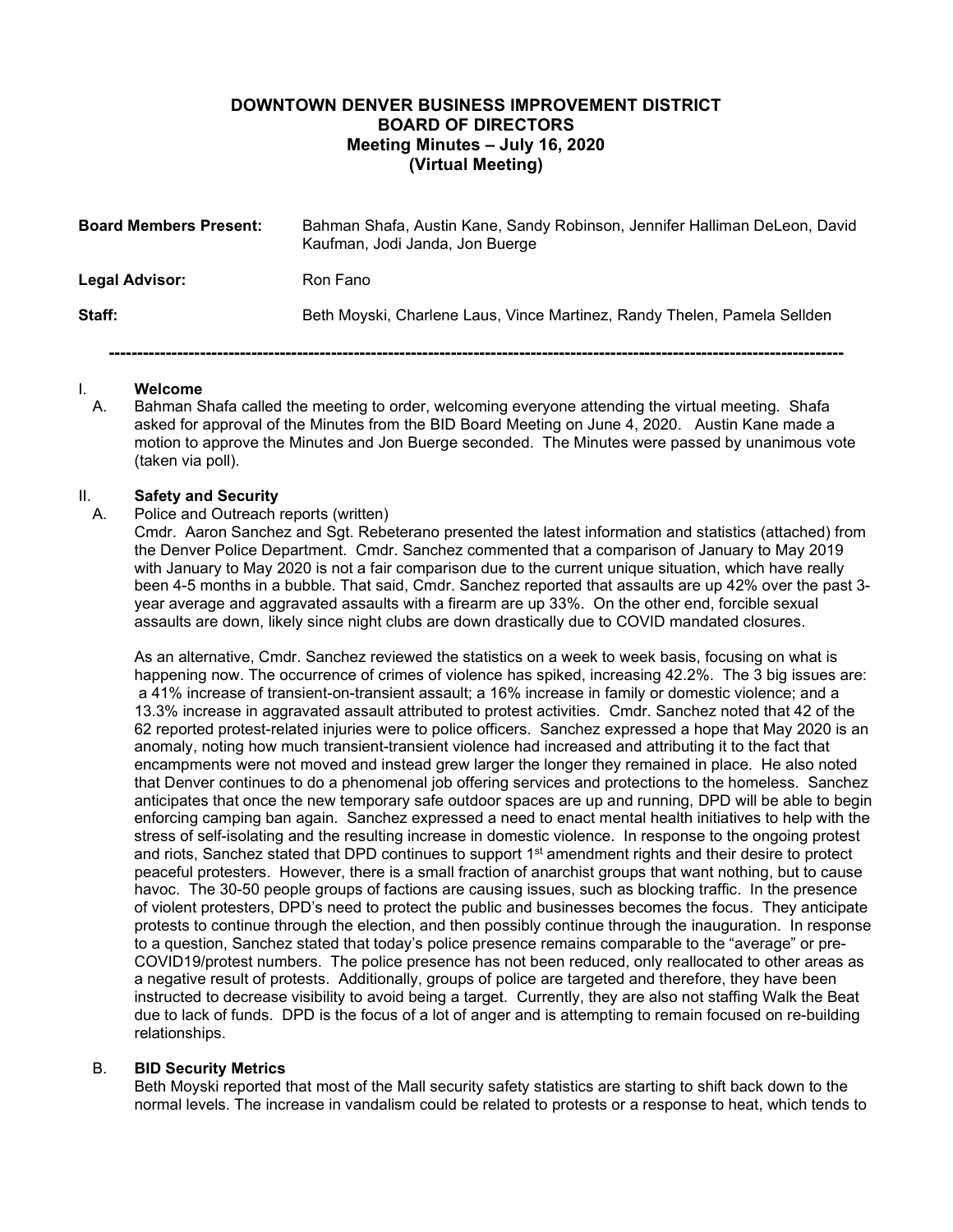happen in the summer. Outreach continues to be higher, more of an effort on the part of the Mall security due to our partner social outreach efforts still concentrated at the National Western/Coliseum temporary shelter.

# III. **Public Space and Mobility**<br>A. Update: 601 16<sup>th</sup> Street and

Update: 601 16<sup>th</sup> Street and the Activation Underway

Beth Moyski reported that there is currently no activation occurring at 601 16<sup>th</sup> Street. They are currently collaborating on plans for activation including moving the beer container from Skyline to the lot to help define and create a sense of place. They are also looking at moving more planters into the lot as well as tables and chairs and looking into the possibility of entertainers or buskers for the space.

#### B. **Mall Sidewalk Expansion Areas including Cafes and Sidewalk Sale Permitting Report**

Pamela Sellden gave an update on the plans to allow sidewalk cafes and restaurants to expand to outside areas such as sidewalks and the median in response to the distancing requirements from COVID19 mandates. To date, 11 restaurants have applied for and were approved to expand their sidewalk cafes. Of these, 7 could expand to the median only, 2 applied to expand to the sidewalk only and 1 had applied to expand to both the median and sidewalk. An additional restaurant opted to expand the size of their patio permanently, as was applied for and approved in February 2020. The restaurants are responsible for the safety and cleanliness of their own furnishings and ownership of the space permitted. Operations are discouraging the use of umbrellas in the median and are in the process of purchasing and installing sunshade sails as an alternative. One restaurant with limited options due to their location (Giordanos) was offered space in the 601 16<sup>th</sup> Street lot, which they declined due to the distance, stating that they were not in situation to afford to staff and maintain a remote location. Sellden reported that they were continuing to work with the City (DOTI) to find solutions and work within liquor license regulations.

### C. **16th Street Mall Reconstruction Update**

Randy Thelen gave an updated on the 16<sup>th</sup> Street Mall Reconstruction project, reporting that the first approval was obtained, allowing the \$80M DURA funds (the primary funding) to be formally transferred to the City for reconstruction. Only one member of the City Council had voted to have the funds go into the General Fund. If this had happened, it would have resulted in \$30M loss of the funds. Thelen then appealed to the Board to speak with the members of the City Council, voicing support and interest for public restrooms in the vicinity of the Mall, noting that several members of the City Council are making public restrooms an issue and a point of discussion. Currently there are only a few public restrooms available and only during the 8-5 hours. Thelen stated that a priority should be to first extend the hours of accessibility. Another priority would be to design the restrooms in a way to be appealing to woman and children. Thelen noted that the current public restrooms do not meet the woman and children approval. He noted that there was an urgency to address the issue since the committee was starting to finalize RFP plumbing requirements. Another issue is the need for more funds as currently the City only has \$80K budget for public restrooms. Citing Bryant Park (NYC) as a prime example of a 4-seasons public restroom with a high-level of design, Thelen noted the fact that it is staffed which both add to the appeal and set the standard of behavior. Thelen stated that the ideal location would be somewhere between Broadway and Skyline Park. A restroom would not be allowed on the Mall granite, but the intersections that bulbed out could allow space for a restroom, as well as allow it to be located adjacent to the Mall. A location close to the Mall and facing the Mall would not only make it more visible but would also be helpful for security. Currently, the talks are for a mobile modular unit, but Thelen would like to push for something more permanent. He also stated the need for something more of an attraction than mere a restroom. In response to a question regarding the possibility for a non-City staff, Thelen stated that he felt that would reduce the chance of the restroom being shut down and that perhaps staffing the restroom could be an opportunity for BID to take on the responsibility.

# IV. **Administration**

# A. 2020 Projected Budget Review

Beth Moyski gave an update on the 2020 Projected Budget, reporting that Revenues from the payments of assessments remain in good shape. Reporting that the City was extending the temporary outdoor expansion program from the original end date of September 7, 2020 to October 31, 2020 and recommended that the BID do likewise on the Mall to help level the playing field. They had been able to adjust and hold back where possible while keeping the clean and safe programs intact. Moyski also reminded the Board that the current Operating Reserve account is sufficient to cover any deficit that could come up.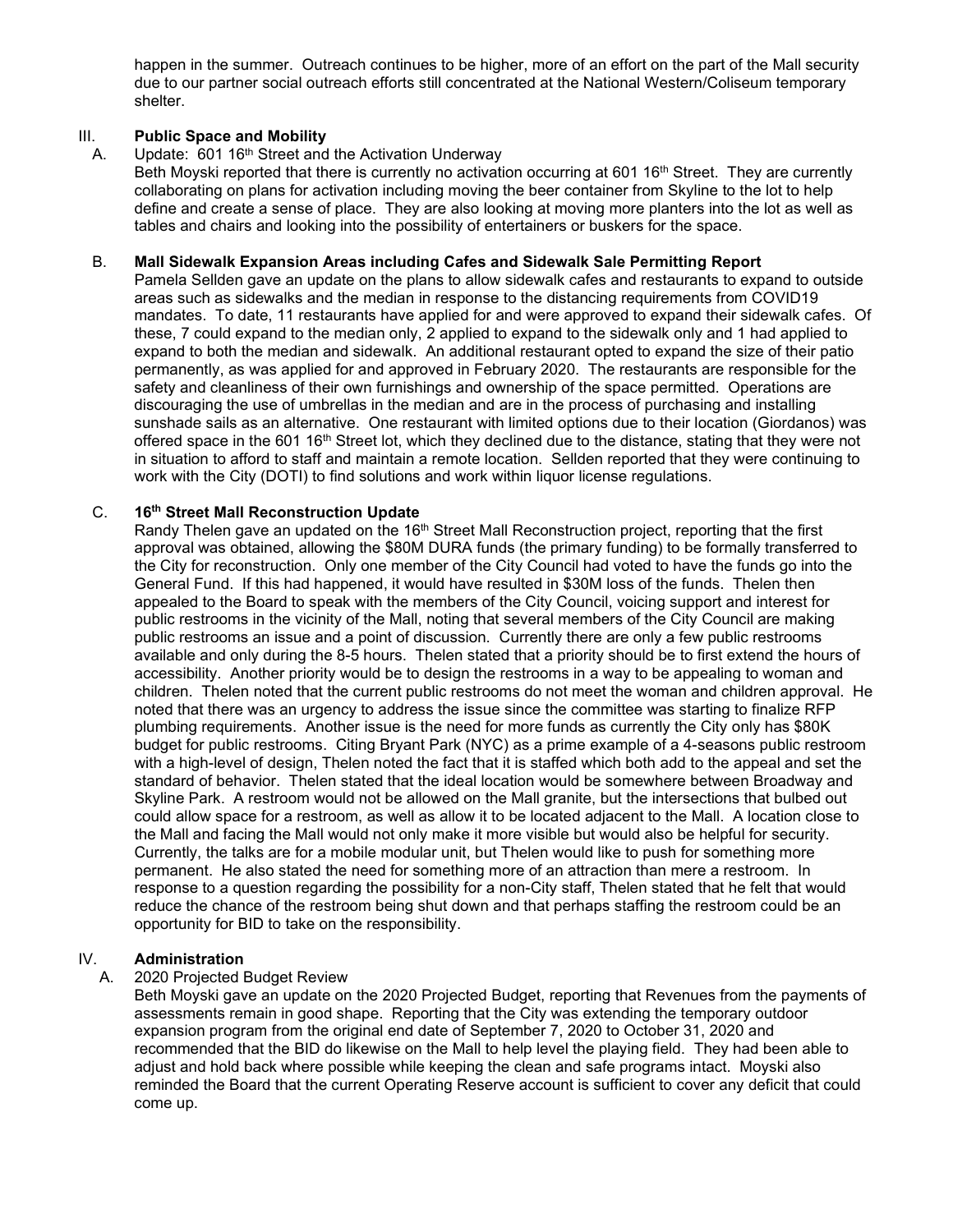- 1. Resolution Setting Public Hearing for Budget Amendment for August 6, 2020, for Amendment to the 2019 Budget and Provision of Publication of Public Notice Beth Moyski reminded the Board that there had been changes in the enterprise line items of the 2019 Budget and any amendment to the budget requires a Public Hearing. Sandy Robinson moved to approve a Resolution Setting a Date, Time and Location for a Hearing on Amending the Budget for the Fiscal Year 2019, with the date and time being August 6, 2020 at 1:30 PM at the offices of the DDBID at 1515 Arapahoe Street, Tower 3, Suite 100, Denver, Colorado (or potentially to be held electronically due to the current COVID-19 pandemic and in accordance with any applicable Public Health Orders). Jennifer Halliman DeLeon seconded and the Resolution was approved by unanimous vote.
- B. Initial Discussion re: 2021 BID Budget and Workplan

Beth Moyski presented an initial discussion regarding the 2021 BID Budget and Workplan (PowerPoint attached). Noting that the COVID19 mandate restrictions, Moyski stated that the annual BID Board Retreat would be dialed back significantly and proposed meeting one-on-one with each of the Board members to discuss the 2021 BID Budget and Workplan. Moyski would like to start these meetings in August to early September.

#### V. **Other Business**

- A. Denver BID Council letter re: Proposed Sales Tax for Housing and Homeless Outreach Beth Moyski reported that at a recent Denver BID Council (comprised of 12 Denver BID Directors) meeting City Council member Robin Kneich had presented a proposed sales tax to fund improved homeless support services and housing. The current proposal is a .25% sales tax which could generate \$37M in 2021 and focused on housing, shelter capacity and transformation and innovative projects. The Denver BID Council would like to include the DDBID signature on a letter to the Councilwoman urging the consideration of:
	- 1) The cumulative impacts of another recent tax increases on small business;
	- 2) Leveraging funds with another recent and similar tax initiative Caring for Denver which provide mental health support;
	- 3) Consider reform of land use policies and RNO framework that have blocked past affordable housing efforts; and
	- 4) Inclusion of a sunset clause to allow for review of current economic conditions and potential policy changes at the Federal and State levels.

Discussion included the fact that a City entity, Denver Housing Stability would be the recipient and how much of the funds would go to administrative costs and how much would actual pass through to programs. Moyski reported that if the City Council passes the tax proposal initiative, it then be on the November ballot for a vote. The proposed letter from the Denver BID Council does not support nor oppose but requests consideration of these 4 points.

#### B. **Maintenance and Operations** (Written Report)

A question was asked regarding a proposed timeframe for the removal of plywood. Although there is currently no proposed timeline yet, Vince Martinez reported that the vandalism occurring was mainly minor. Ongoing protests have been concentrated mainly from Tremont/Court to Lincoln. The Clean Team is still pulling their crews off the Mall at 10PM each night, however they remain fully staffed, concentrating more during the daytime hours. CSG looking into ways to welcome and celebrate gradual return to normal.

#### VI. **Public Comment and Announcements**

The DDP Annual Meeting will take place virtually on July 29, 2020. There is a meeting for public input regarding the renovation of Skyline park today 5-6:30.

A member of the public asked if DDP or the BID had a historian and if anyone was recording the current events, specifically the vandalism, the damage and removal of statues, the boarded up windows, the closing of business as well as a perspective of the changes. It was stated that BID security is tracking the events, but only within the BID boundaries. The City and State tracks the remainder of the area. The BID Eponics system also records many of the changes.

Another question was asked regarding the status of the proposed non-profit program for homeless support